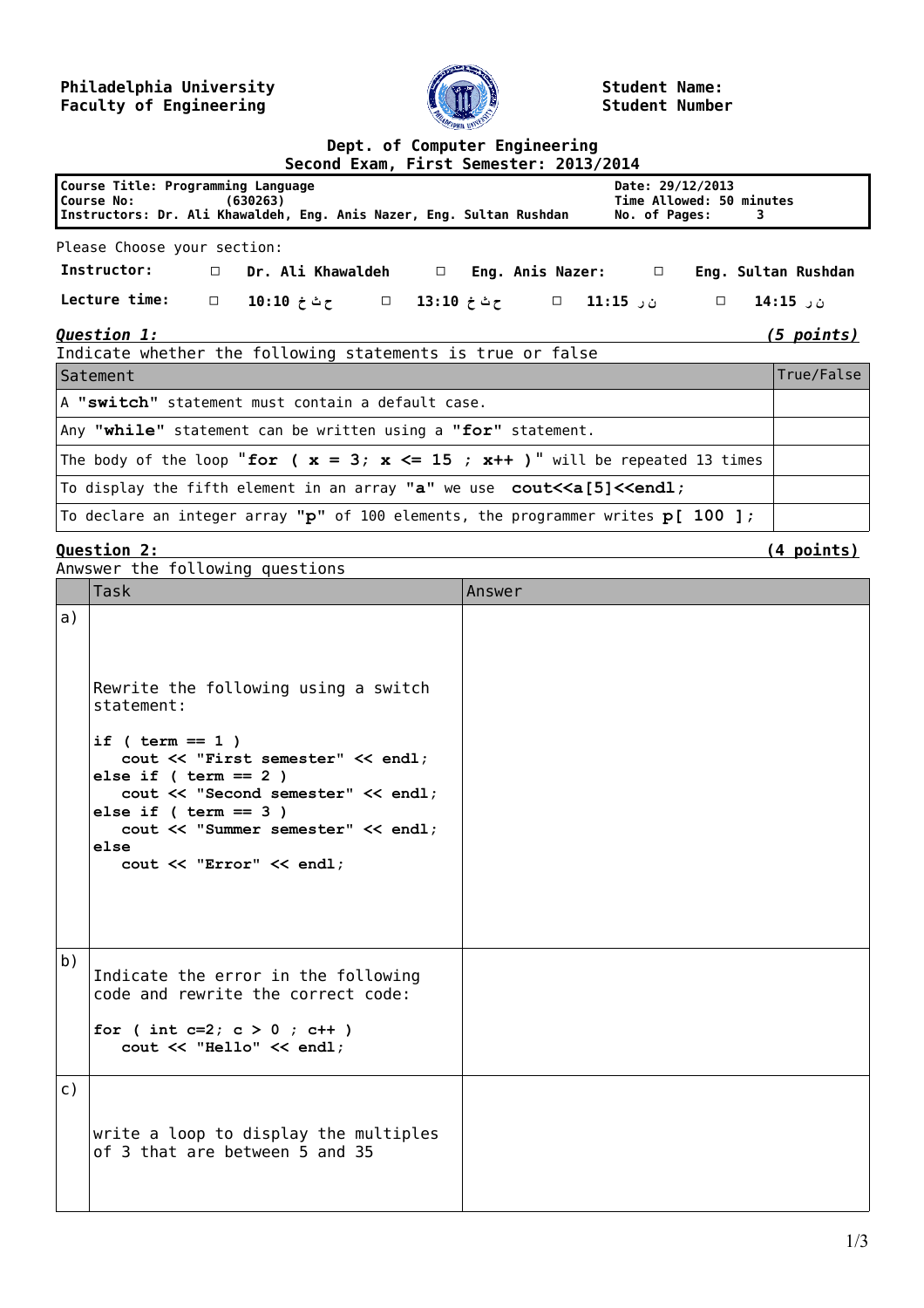```
Code Output
a) \int int count = 1;
     int y = 10;
     while (count < 10)
     {
           y = y - 1;
           count++;
     }
     cout \ll " y = " \ll y \ll " and count = " \ll count \ll endl;
b) \int \int \text{int } x = 4, z=0;
     do
     {
           z = z + 7;
           cout << z << " ";
     }
     while (((z - x) \, 8 \, 3) \, != \, 0);cout << endl;
c) \int \frac{1}{\pi} \pi r, c, s = 0;for ( r = 2 ; r < 4 ; r^{++} )
     {
        for (c = 1; c < 3; c++) {
           s = s + r + c;
         }
     }
     cout << s;
d)
     int G[10] = { 9 , 3 , 1 , -2 , 7 , 4, -3 };
     double S = 0;
     for ( int i=0; i < 10 ; i+=2 )
        S += G[ i ];
     cout << S;
e) \vert \text{int } x = 1;int y = 0;
     while ( y <= 10 )
     {
         if ( x % 3 != 0 )
           y = y + 3;
         else
            y = y - 2;
         x++;
     }
     cout << y;
f) \vert int Arr[5];
     for (int i = 0; i < 5; i++)
           Arr[i] = 2 * i - 3;for (int i = 4; i \ge 0; i--)
           cout << Arr[i] << " ";
     cout << endl;
```